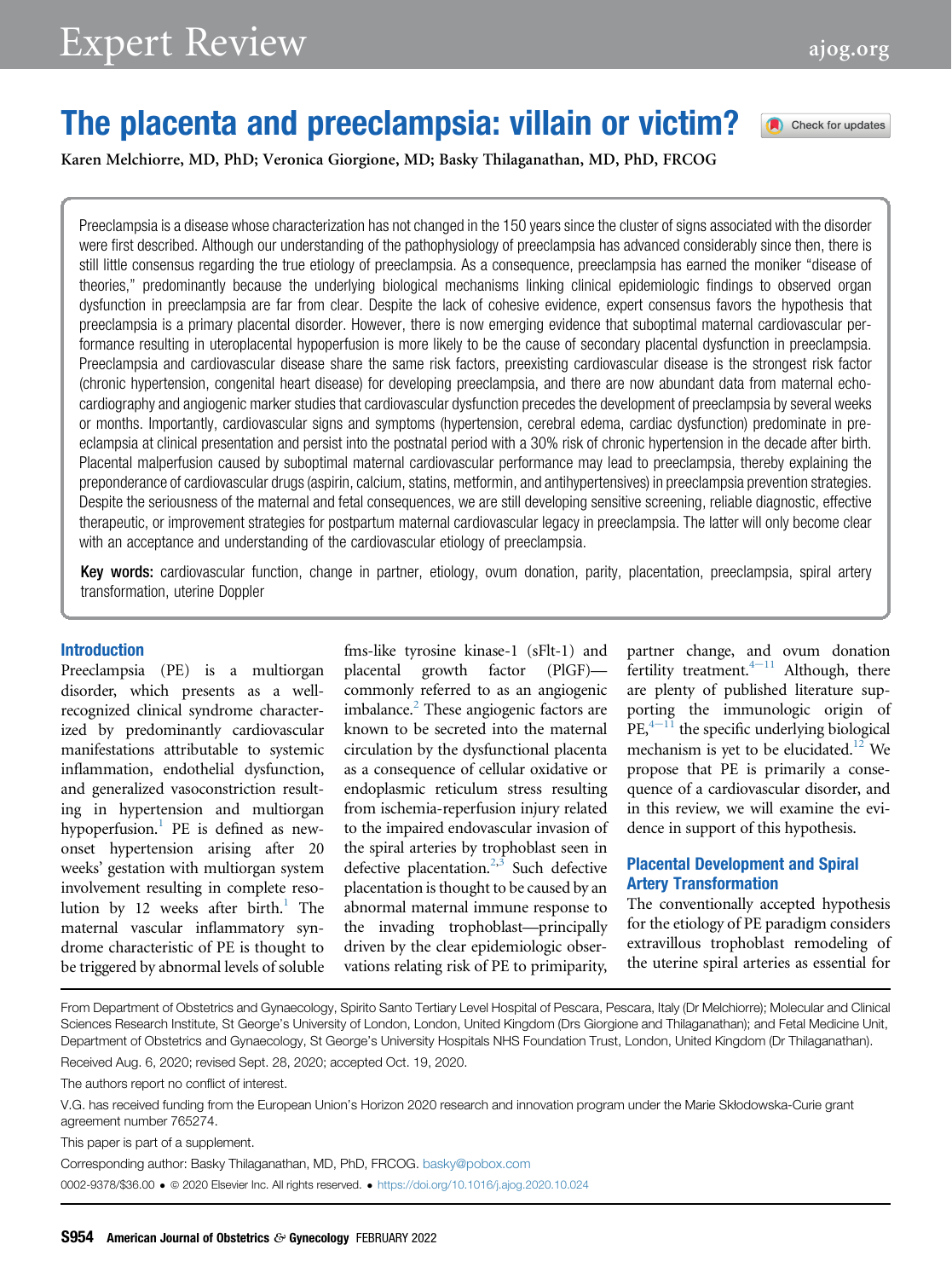promoting blood flow to the placenta. A defect in spiral artery remodeling underpins the development of placentally mediated disorders of pregnancy, notably early-onset PE and fetal growth restriction.

## Uteroplacental hypoperfusion and maternal cardiovascular function

The only histologic lesions consistently found more often in the placentae derived by pregnancies complicated by PE and in isolated fetal growth restriction are those associated with maternal underperfusion of the placenta, such as massive perivillous fibrin deposition.<sup>13[,14](#page-7-6)</sup> Uterine malperfusion may be a prepregnancy phenomenon caused by a dysfunctional maternal heart as indirectly demonstrated by several studies showing a higher prevalence of PE and fetal growth restriction in women with congenital heart disease (CHD).<sup>15-17</sup> A recent study on more than 3.6 million admissions for birth in California during a 7-year period, including 3189 women with noncomplex CHD and 262 with complex CHD, demonstrated that noncomplex CHD was significantly and independently associated with increased odds of PE.<sup>18</sup> Specifically, the prevalence of PE or eclampsia was 7.3% in women with complex CHD, 5.7% in noncomplex CHD, and 3.4% in women without CHD. Even after multivariate logistic regression with numerous covariates, noncomplex CHD remained significantly associated with increased odds of PE or eclampsia (odds ratio [OR], 1.3; 95% confidence interval [CI],  $1.1-1.5$ ;  $P = .003$ ). The authors speculated that reduced placental perfusion may cause PE, which was more common in women with CHD than in women without heart disease.<sup>[18](#page-7-8)</sup> Another study on 1302 completed pregnancies in 714 women with CHD showed that the most important obstetrical complications were hypertension-related disorders occurring in 12% of pregnancies and that these disorders occurred mainly in women who had uncorrected CHD.<sup>16</sup> Similarly, women with unrepaired atrial septal defects (ASDs) have also been shown to be at higher risk of PE than the general population, but this difference was not seen in women who had undergone prepregnancy ASD repair. $19,20$  $19,20$  The

additional finding that women with an unrepaired ASD also had a higher incidence of other placenta-related adverse outcomes, such as miscarriage, fetal growth restriction, and stillbirth, supports the proposed cardiovascular mechanism for developing placentarelated pregnancy complications. $2^{1,22}$  $2^{1,22}$  $2^{1,22}$ 

Consistent with the hypothesis of maternal uteroplacental malperfusion as a precursor to placental dysfunction and development of PE, Wald et  $al^{23}$  $al^{23}$  $al^{23}$  demonstrated that the decline in maternal cardiac output (CO) during pregnancy was independently associated with neonatal complications in pregnant women with cardiac disease. Pieper et  $al<sup>24</sup>$  in their prospective study on 209 women with CHD and 70 healthy women demonstrated that abnormal placentation and related adverse pregnancy outcome were associated with suboptimal prepregnancy cardiovascular function. Several prepregnancy cardiovascular parameters (tricuspid annular plane systolic excursion; high N-terminal pro-B-type natriuretic peptide; systemic and pulmonary atrioventricular valve regurgitation) were associated with abnormal uteroplacental blood flow at 32 weeks' gestation and abnormal pregnancy outcome[.24](#page-7-15)The association between poor prepregnancy cardiovascular function and subsequent uteroplacental dysfunction leading to placentally mediated disorders is not exclusive to women with CHD. Foo et al<sup>25</sup> has demonstrated that healthy women destined to develop PE or fetal growth restriction had poorer prepregnancy hemodynamic indices than women destined to have an uneventful pregnancy. Specifically, these women had lower prepregnancy CO, higher mean arterial pressure and systemic vascular resistance (SVR)—all features that induce peripheral organ malperfusion.<sup>25</sup> A recent metaanalysis investigating the association between maternal cardiac function, abnormal uteroplacental flow, and poor perinatal outcome demonstrated a relationship between abnormal uteroplacental Doppler flow patterns and cardiac function before and during pregnancy.<sup>26</sup> Abnormal uterine artery impedance indices and pregnancy com-<br>plications demonstrated cardiac demonstrated cardiac

dysfunction (adverse remodeling and abnormal hemodynamic profile) from the preclinical phase of pregnancy complication to the postpartum period[.26](#page-7-17)[,27](#page-7-18) These findings suggest that abnormal prepregnancy maternal cardiovascular function may lead to trophoblast malperfusion and may be the origin of PE [\(Figure 1](#page-2-0)). When one considers that poor trophoblast development and placental dysfunction may result from cardiovascular dysfunction rather than cause it, a new paradigm to understand the etiology of PE becomes evident.

## Uterine artery Doppler and spiral artery transformation

Uterine artery Doppler impedance indices reflect vascular resistance in the uteroplacental circulation and are thought to be an accurate proxy for the degree of trophoblast invasion. The latter hypothesis is the rationale for the use of uterine artery Doppler assessment to assess remodeling of maternal spiral arteries as a screening test for  $PE.^{28}$  $PE.^{28}$  $PE.^{28}$ However, uterine artery Doppler indices in pregnancy are determined not only by the degree of trophoblast development but also by maternal cardiac function.[29](#page-7-20) This assertion is supported by 2 unique case observations. The first is an acute improvement in uterine artery Doppler indices in a woman with severe aortic regurgitation who underwent aortic valve replacement at 19 weeks' gestation. $30$  Preoperatively, uterine artery pulsatility index (PI) was 3.9 (normal,  $0.5-1.5$  at 20 weeks), falling to 1.0 in the postoperative period after successful surgery. Another case described a paradoxical fall in uterine artery resistance indices in the case of an abdominal pregnancy with placental implantation into the omentum. $31$  These observations are supported by large population studies that have shown a substantial and independent association between uterine artery Doppler impedance indices in pregnancy and maternal cardiovascular hemodynamic parameters. $32$  Furthermore, the relatively frequent finding of de novo increase in third-trimester uterine artery resistance indices is unlikely to be related to changes in trophoblast invasion, because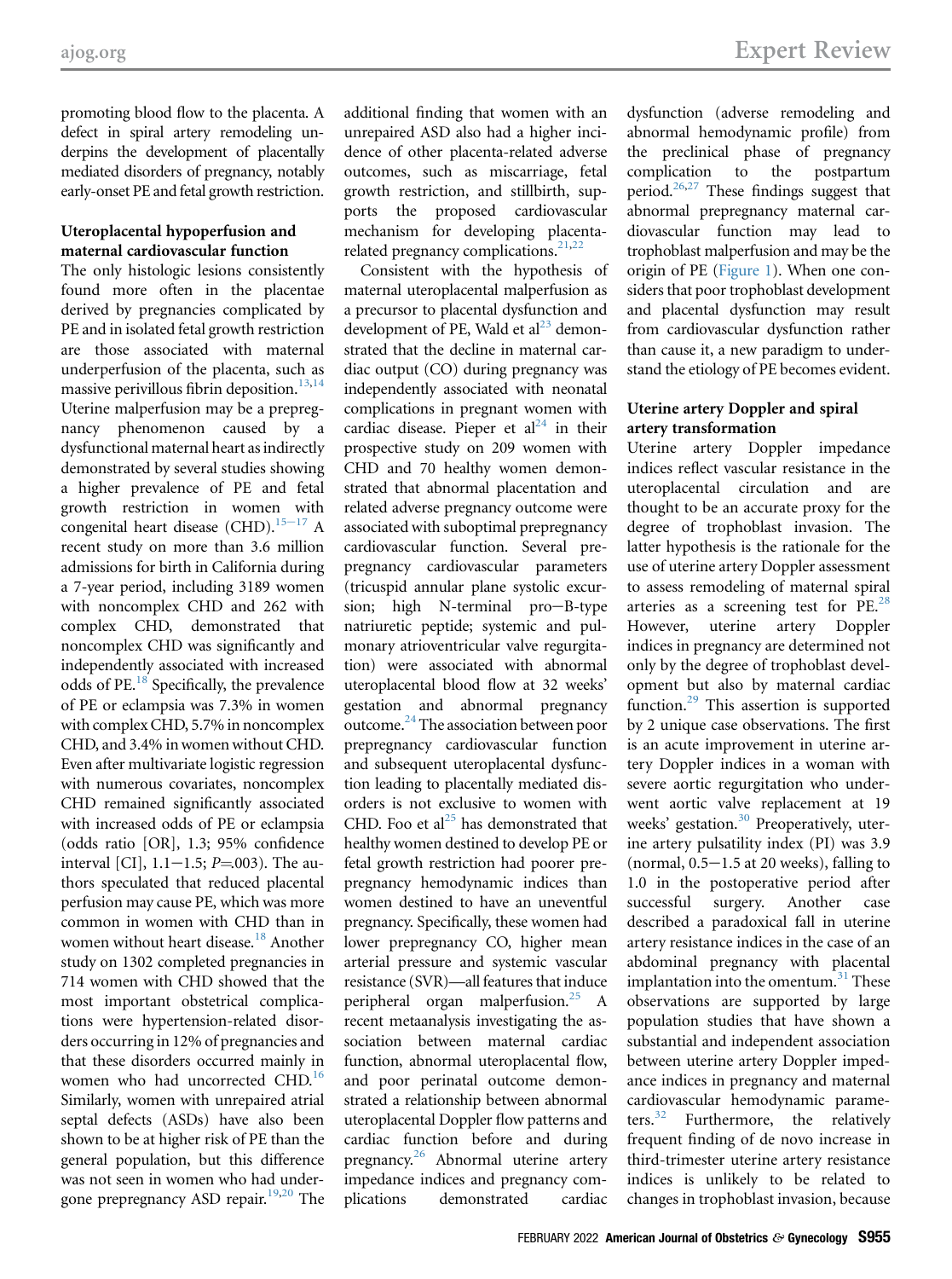<span id="page-2-0"></span>

Convention dictates that trophoblast invasion results in spiral artery transformation and the development of a low resistance uterine artery circulation—explaining the strong relationship between early pregnancy uterine artery Doppler indices and the subsequent development of PE. The strong association of ophthalmic and radial artery Doppler with PE in the absence of spiral artery transformation and the effect of prepregnancy maternal cardiovascular function on development of PE point toward poor uteroplacental perfusion as the primary event resulting in poor trophoblast development. PE, preeclampsia.

Melchiorre. The placenta and preeclampsia. Am J Obstet Gynecol 2022.

this would require a biologically implausible "deconversion" of the spiral arteries in the third trimester of preg-nancy.<sup>[33](#page-7-24)</sup> Doppler studies of other peripheral waveforms, such as in the ophthalmic and radial arteries, also demonstrated abnormal indices several months before the onset of PE.<sup>[34](#page-7-25)</sup> Early pregnancy ophthalmic artery and radial artery Doppler evaluation is as effective as uterine artery Doppler assessment in screening for  $PE.^{35}$  $PE.^{35}$  $PE.^{35}$  These findings support the concept that abnormal high resistance uterine artery Doppler indices reflect suboptimal cardiac performance and cardiac maladaptation to pregnancy rather than inadequate trophoblast invasion—consistent with the fact that the uteroplacental circulation has a limited autoregulatory mechanism and is directly dependent on cardiac performance.

### Maternal Cardiovascular Function

If the assumption that maternal cardiovascular function plays an important role in the pathophysiology of PE is true, then studies of maternal cardiac function before the onset of, at presentation of, and during postpartum recovery from PE should consistently reflect the cardiovascular deficit in women ([Figure 2\)](#page-3-0).

#### Maternal cardiovascular function before development of preeclampsia

Abnormalities in several cardiac parameters (left ventricular remodeling, diastolic dysfunction, increased SVR, reduced cardiac index, contracted intravascular volume, and reduced venous reserve capacity) are evident at midgestation in women several weeks before they develop clinical signs and symptoms of PE. $36,37$  $36,37$  This finding has now been reported in several studies and suggests that unfavorable cardiac adaptation to pregnancy predates the clinical manifestations of PE, supporting the hypothesis that disadvantageous functional cardiac changes could be the cause of PE. The finding that suboptimal morphofunctional cardiac changes precede the onset of PE was consistently

reported predominantly in preterm or early-onset PE, but recently, it has been reliably demonstrated also in term or late-onset disease. Garcia-Gonzalez et al<sup>[38](#page-7-29)</sup> reported that—despite a low clinical PE risk score—women destined to develop term PE demonstrated increased chamber-filling pressure  $(E/e^{\prime})$ ratio) and left ventricular mass index (LVMI) at 35 weeks' gestation. Specifically, women with an  $E/e'$  ratio of  $\geq 7.3$ and an LVMI of  $\geq$ 63.2 g/m<sup>2</sup> at 35 weeks' gestation were more likely to develop PE (hazard ratio, 20.1; 95% CI, 10.5-38.7;  $P \le 001$ ).<sup>[38](#page-7-29)</sup> These findings support the hypothesis that maladaptation of maternal cardiovascular system (CVS) precedes the development of PE and may play a central role in the pathophysiology of this disease. The precise mechanism by which the adverse maternal cardiac and hemodynamic profiles could cause PE is not yet known, but the most promising hypothesis is that this occurs secondary to organ hypoperfusion, including the placenta (as described above), kidney, liver, brain, and heart itself.

### Cardiovascular function in women with preeclampsia

It is now evident that the CVS is markedly compromised in PE and play a major role in the development of PE complications.<sup>[39](#page-7-30)</sup> Numerous studies have consistently demonstrated that women affected by preterm or early-onset PE present mainly with a hemodynamic pattern of high SVR and low cardiac index (also termed a high resistance-low output circulation). The hemodynamic profile of term or late-onset PE has confusingly been referred to as exhibiting a low resistance-high output pattern because the CO was erroneously classified relative to a nonpregnant standard. Compared with women of similar age, stature, and gestational age, a high resistance-low output circulation is also evident in term PE.<sup>[38](#page-7-29)[,40](#page-8-0)</sup> Women with preterm PE also exhibit mild-tomoderate biventricular diastolic dysfunction and biventricular remodeling with preserved radial function. A small proportion of preterm women with preeclampsia also show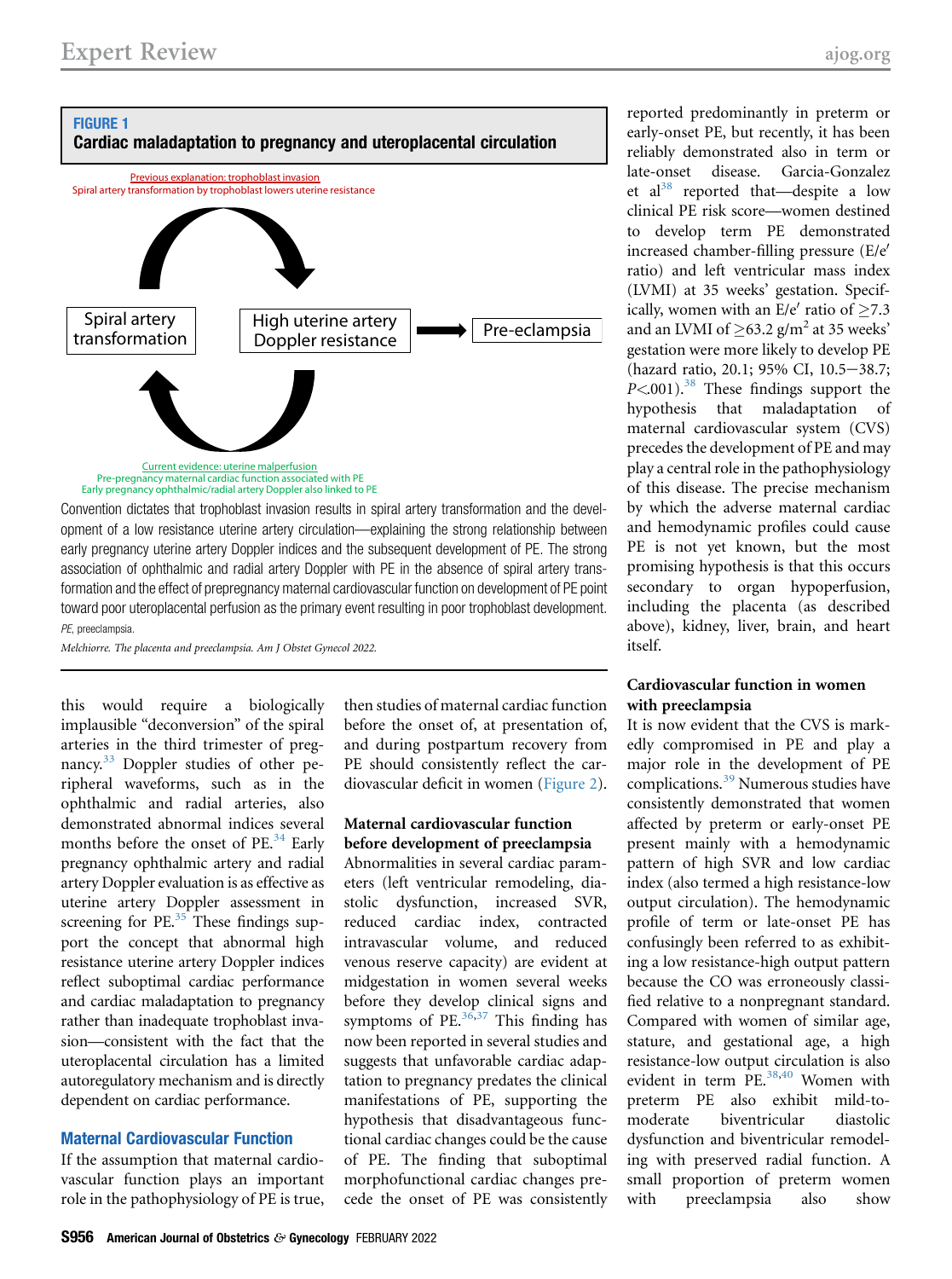biventricular chamber longitudinal systolic dysfunction, severe biventricular hypertrophy, and chamber dilatation. Specifically, cardiovascular dysfunction seen in PE is associated with segmental impaired myocardial relaxation and high amplitude postsystolic shortening index—both indirect signs of myocardial fibrosis and ischemia. Cardiac findings are similar but less frequent and less severe in term PE. In conclusion, well-characterized morphofunctional cardiovascular changes occur in women presenting with PE.

## Postpartum cardiovascular function after preeclampsia

Numerous studies have shown that changes in both the arterial and venous systems seen in acute PE and functional and geometric heart alterations persist for years after birth. $41,42$  $41,42$  $41,42$  A prospective longitudinal case-control echocardiographic study demonstrated that asymptomatic biventricular diastolic dysfunction, impaired myocardial relaxation, and chamber remodeling persisted 1 year after birth, with more than half of the women who had preterm PE developing chronic hypertension within 2 years of giving birth. The persistence of adverse cardiac morphologic and functional changes after PE increased the risk of developing chronic hypertension within 2 years by 15-fold even after adjusting for confounding risk factors. These features are more prevalent in preterm vs term PE or matched controls and reflect the different long-term outcome of these 2 entities.<sup>[43](#page-8-3)</sup> Consistent with the latter findings, epidemiologic studies have demonstrated that women with preterm or early-onset PE have a higher risk of developing congestive heart failure and coronary artery diseases than women who had term or late-onset PE or had an uncomplicated pregnancy.<sup>[44](#page-8-4)</sup>

The persistence of postpartum adverse morphofunctional cardiac changes is unexpected given that the mother does not have the additional oxygen demands and volume load of the fetoplacental unit and her blood pressure has returned to normal. This implies that either prepregnancy or de novo PE-

<span id="page-3-0"></span>

Suboptimal maternal cardiovascular function predates the pregnancy, is clear in early pregnancy, predominates in the clinical syndrome of PE, and persists in the postpartum period long after the resolution of maternal hypertension.

CVS, cardiovascular system; PE, preeclampsia.

Melchiorre. The placenta and preeclampsia. Am J Obstet Gynecol 2022.

related cardiovascular dysfunction persists in the postpartum period in these women. The most relevant of these findings is the asymptomatic diastolic dysfunction and impaired myocardial relaxation, which has been demonstrated in the preclinical phase of PE and persist several years after birth and has recently been shown to be present at preconception in women destined to develop PE. $25,26,36-38,43$  $25,26,36-38,43$  $25,26,36-38,43$  $25,26,36-38,43$  $25,26,36-38,43$  Outside pregnancy, diastolic dysfunction and impaired myocardial relaxation can occur as a result of regional desynchrony (myocardial infarction), reduction in energy supply (myocardial ischemia), or abnormal myocardial milieu (myocardial fibrosis of diabetes, metabolic syndrome, and obesity). Asymptomatic diastolic dysfunction can cause "cardiac inability" to tolerate exercise and even symptomatic heart failure if exercise is performed. It is therefore a biologically plausible hypothesis that the volume and resistance load of pregnancy may result in marked cardiovascular dysfunction and uteroplacental malperfusion.

#### Epidemiology of Preeclampsia

The epidemiologic associations of PE played an important role in the

inferences leading to the popular hypothesis of an abnormal maternal immune response to the invading trophoblast for the etiology of PE. A comprehensive understanding of maternal cardiovascular adaptation to pregnancy and maladaptation with PE has only been recently developed over the last decade, thereby justifying a reexamination of these epidemiologic associations [\(Figure 3\)](#page-4-0).

#### Influence of parity

In normal pregnancy, an increase in volume load prompts a remodeling response, which consists mainly of left ventricular geometric changes, enhancing myocardial contractility (increasing CO) and enabling the CVS to cope with the extra work required in pregnancy. To understand the extent of this response, it is useful to compare the 35% increase in left ventricular mass (LVM) in pregnancy to the 25% increase in LVM reported in elite athletes on an intensive, year-long training program.<sup>[45](#page-8-5)</sup> The protective effect of parity on the development of PE may be because of the persistence of maternal cardiac adaptation from previous pregnancy referred to as "preconditioning" in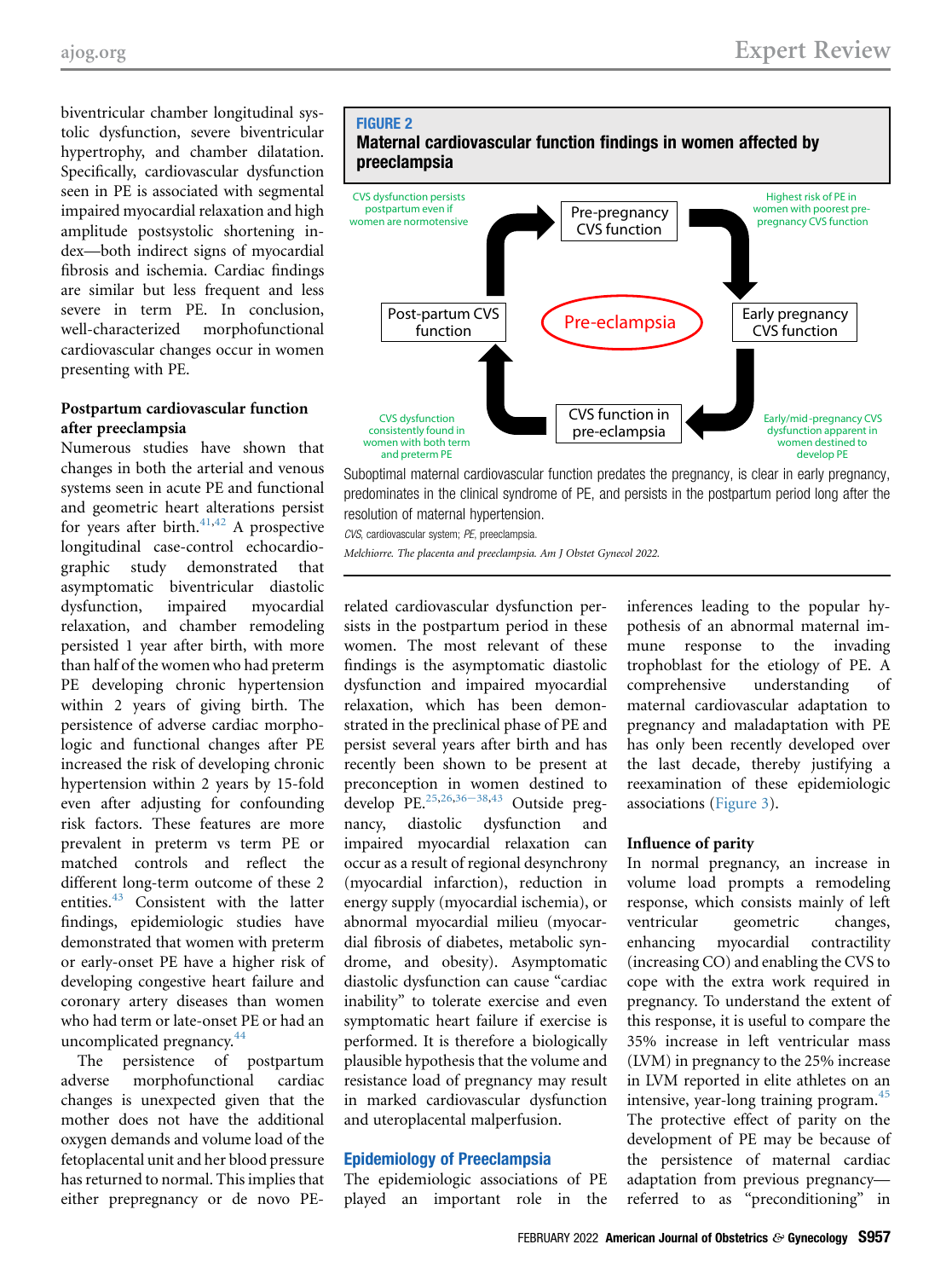<span id="page-4-0"></span>

Impaired placentation from reduced decidual immune tolerance to nulliparity, limited cohabitation, new partner, IVF, and ovum donation has been used to explain the clear increase in risk for preeclampsia. Pregnancy has been shown to result in improved maternal cardiovascular conditioning and better function in a subsequent pregnancy, and ovum donation is usually performed in women with poor cardiovascular function, such as mosaic Turner syndrome, PCOS, or premature ovarian failure. Large prospective epidemiologic studies have demonstrated that the effect of a new partner, IVF, and cohabitation are explained by statistical confounding, such as advanced maternal age and multiple pregnancy.

CVS, cardiovascular system; IVF, in vitro fertilization; PCOS, polycystic ovarian syndrome. Melchiorre. The placenta and preeclampsia. Am J Obstet Gynecol 2022.

cardiology or commonly understood as training. The assumption that preconditioning in pregnancy can result in improved tolerance to the hemodynamic load posed in the subsequent pregnancy is, in fact, supported in several studies demonstrating better cardiovascular responses to pregnancy in multiparous vs nulliparous women. Clapp et al<sup>[46](#page-8-6)</sup> undertook echocardiographic evaluation from prepregnancy and found that ventricular volumes and CO in pregnancy were significantly greater by 15% to 20% in multipara vs nullipara. A subsequent large echocardiographic study of 4689 women found that maternal cardiovascular indices (CO, SVR, and uterine artery pulsatility) in the first trimester of pregnancy improved with increasing parity and that parity independently contributed on the advantageous cardiovascular adaptation. $47$  A more recent longitudinal prospective study by Ling et  $al<sup>48</sup>$  $al<sup>48</sup>$  $al<sup>48</sup>$ examined the effect of parity on maternal hemodynamics distinguishing between parous women with and without a history of PE or small-forgestational-age birth. They found that in parous women with previous uncomplicated pregnancy compared with nullipara, there was a more favorable cardiac adaptation, reflected in higher CO and lower peripheral vascular resistance. In contrast, multipara with previous complicated pregnancy exhibited a poorer hyperdynamic profile of lower CO and higher peripheral vascular resistance from midgestation compared with nullipara and multipara without a history of a complicated pregnancy. The incidence of PE and small-for-gestational-age birth was highest in women with a previous history of PE who exhibited the poorest cardiovascular profile in pregnancy, leading the authors to conclude that there are parity-specific differences in maternal cardiac adap-tation in pregnancy.<sup>[48](#page-8-8)</sup> This pattern of hemodynamic response related to parity is consistent with the hypothesis that the maternal heart is conditioned in the first pregnancy, thereby eliciting improved maternal cardiovascular responses and improved placentation and lower PE rates in subsequent conceptions.<sup>[48](#page-8-8)</sup>

#### Change in partner

There are now several large and wellconducted epidemiologic studies that contradict the previously held belief that new paternity increases the risk of PE. A Medical Birth Registry of Norway study on 547,238 women who had registered 2 births was the first to demonstrate that change of paternity for the second pregnancy was actually associated with a reduced risk of PE after controlling for the time since first birth (adjusted OR [aOR], 0.80; 95% CI, 0.72–0.90).<sup>[49](#page-8-9)</sup> Another population-based Scandinavian registry study on 760,901 women who had 2 or more births found that in unadjusted analyses, a pregnancy involving a new partner was associated with higher risk of PE, but after adjustment for the interbirth interval, the risk of PE was reduced (aOR, 0.73; 95% CI,  $0.66 - 0.81$ ).<sup>[50](#page-8-10)</sup> Despite these consistent findings and concordance from a similar epidemiologic study on Danish women,<sup>51</sup> proponents of the immunologic basis of PE have always claimed that population-based registry studies lack robustness to confirm alleged paternity.[52](#page-8-12) However, a subsequent Norwegian cohort study of women with spontaneous  $(n=489,326)$  or assisted reproductive conceptions  $(n=12,440)$ found that the prevalence of PE was explained by interbirth interval and advanced maternal age but unrelated to change of partner.<sup>[53](#page-8-13)</sup> Therefore, the increase in PE risk previously ascribed to changing paternity leading to the immunologic theories of PE appears to be explained by the fact that new paternity was a proxy marker for interpregnancy interval in older epidemiologic work that failed to statistically correct for such confounding.

### Cohabitation and prolonged sperm exposure

It has been proposed previously that sexual cohabitation protects against the development of PE by inducing desensitization of the maternal immune system to paternally derived fetal antigens.<sup>[7](#page-7-31)[,8](#page-7-32)</sup> However, a well-designed retrospective study examined the outcomes of pregnancies of women who conceived by donor insemination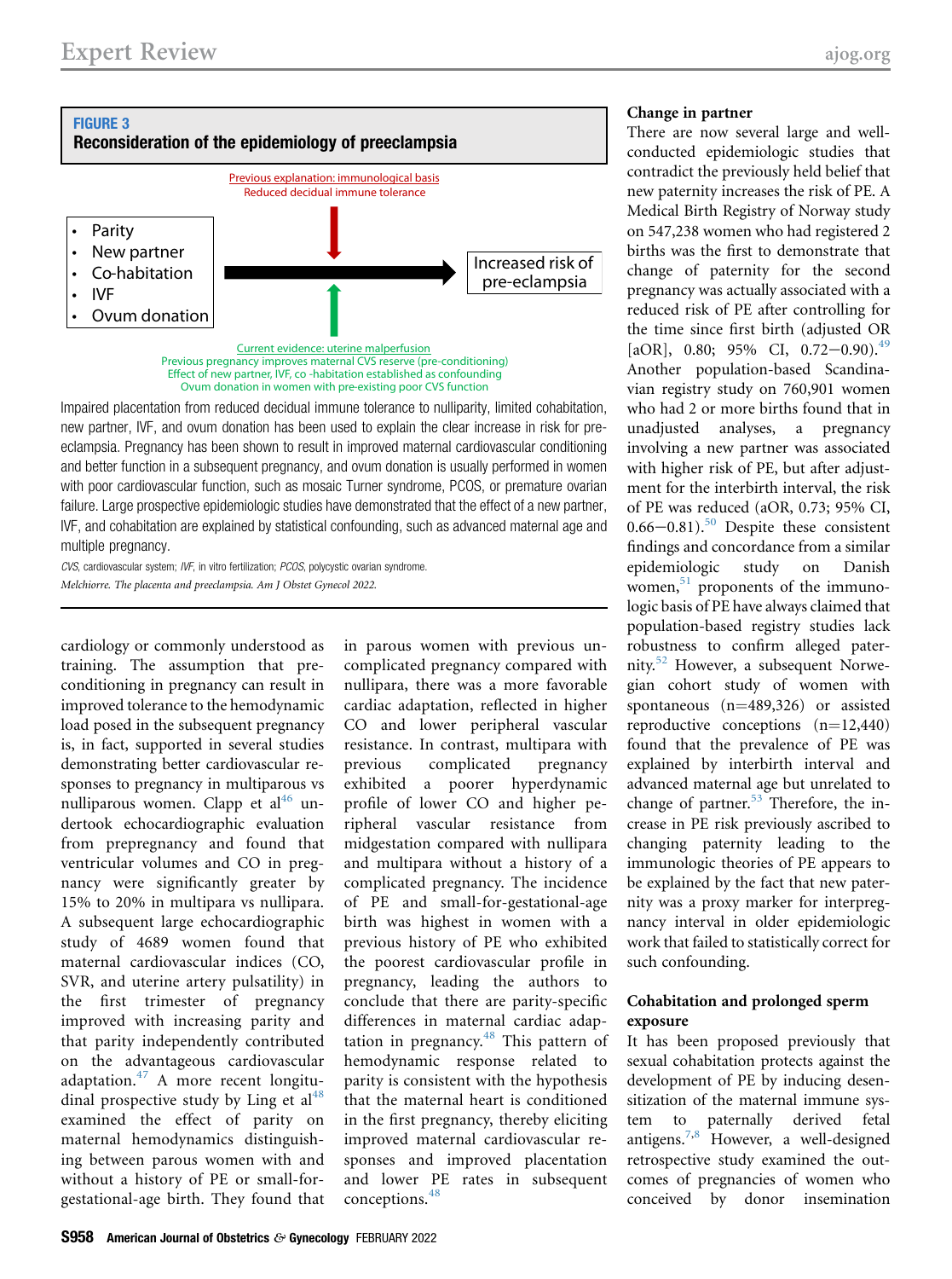compared with women who conceived after in vitro fertilization (IVF) with own partner's spermatozoa.<sup>[54](#page-8-14)</sup> The prevalence of hypertensive disorders in pregnancy was not different between the 2 groups (22% and 24%, respectively). $54$  The authors concluded that insemination by the partner's spermatozoa was not associated with a reduction of hypertensive disease and neither was donor spermatozoa associated with an increased incidence.[54](#page-8-14) The role of barrier contraception in preventing sperm exposure was tested in a study of 2211 women who recorded preconception contraception and timing of first sexual intercourse with the father of the preg-nancy.<sup>[55](#page-8-15)</sup> The authors demonstrated that women using barrier contraception before conception were no more likely than women not using barrier contraception to develop PE (aOR, 1.0; 95% CI,  $0.6-1.6$ ) and concluded that their findings do not support the immune maladaptation theory of  $PE.^{55}$  $PE.^{55}$  $PE.^{55}$  In a study of 5591 nulliparous women from the Screening for Pregnancy Endpoints study, compared with women who had a duration of sexual relationship of >12 months, the risk of PE was ascertained for women who had a duration of sexual relationship of  $\leq$ 3 months, 4 to 6 months, 7 to 9 months, and 10 to 12 months.<sup>[56](#page-8-16)</sup> The latter is the only prospective study to evaluate this relationship, showing that duration of sexual relationship was not associated with PE after adjusting for confounders.<sup>[56](#page-8-16)</sup>

## Ovum donation

The increase in risk of PE in pregnancies conceived through IVF has been consistently explained by advanced maternal age and multiple pregnancy except in the case of ovum donation. Pregnancies achieved by oocyte donation confer a 2- to 3-fold increase in the likelihood of developing PE compared with those achieved by homologous IVF.[57](#page-8-17) Recent metaregression analyses have shown that even after adjustment for maternal age, gravidity, parity, and chronic hypertension, oocyte donation was independently associated with a higher rate of hypertensive diseases of pregnancy.[58](#page-8-18) The latter observation has

<span id="page-5-0"></span>

Prepregnancy risk factors for PE are associated with poorer cardiovascular function and pregnancy risk factors with increased cardiovascular load. A mismatch between cardiovascular supply and demand will lead to placental hypoperfusion, leading to the placental syndrome recognized clinically as PE. The gestational age at presentation will depend on the predisposing factors, and their influences on cardiovascular supply and load. Poor supply (chronic hypertension) matched with increased demand (twin pregnancy) will predispose to early PE. Good maternal cardiovascular health matched with excessive pregnancy demand (fetal macrosomia) is likely to present as term PE. PE, preeclampsia.

Melchiorre. The placenta and preeclampsia. Am J Obstet Gynecol 2022.

been used to support the immunologic origins of PE based on the differences in human lymphocyte antigen compatibility between a hemiallogenic fetoplacental graft in natural conception and a completely allogenic conception with ovum donation. An alternative explanation for the association between ovum donation and PE is evident if one considers that women who undergo ovum donation are typically affected by premature ovarian insufficiency, polycystic ovarian syndrome (PCOS), or even mosaic Turner syndrome. All of these conditions are strongly associated with the development of metabolic syndrome or increased cardiovascular risk.<sup>[59,](#page-8-19)[60](#page-8-20)</sup> It is therefore entirely plausible that prepregnancy asymptomatic cardiac dysfunction or metabolic derangement in these women may play a role in increasing the risk of PE in ovum donation pregnancies. A recent study has shown that more than 90% of women

with PCOS required lifestyle or medical intervention for cardiovascular disease (CVD) prevention when following the American Heart Association guidelines. $61$  The latter findings indirectly support a hypothesis of cardiovascular maladaptation to pregnancy and increased risk of uteroplacental dysfunction in women with PCOS.

## Preeclampsia and cardiovascular risk factors

The major established risk factors for PE, such as obesity, physical inactivity, hypertension, dyslipidemia, metabolic syndrome, diabetes, and other maternal comorbidities, are also related to increased cardiovascular risk in later life.<sup>[62](#page-8-22)</sup> Obesity, metabolic syndrome, diabetes, and dyslipidemia are known to be associated with asymptomatic diastolic dysfunction and adverse cardiac remodeling in nonpregnant individuals.<sup>63</sup> The commonality of these risk factors for PE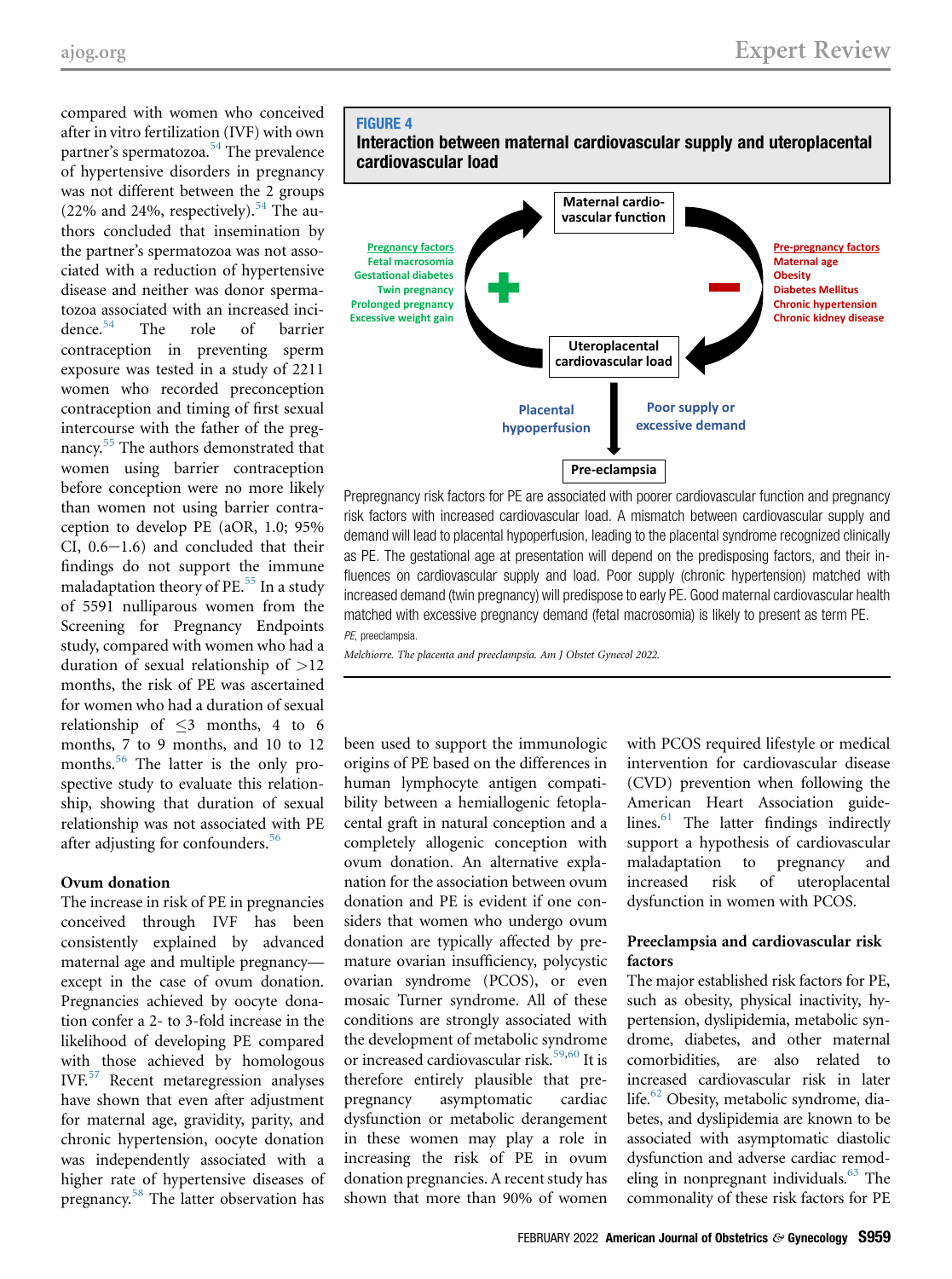with those for CVDs supports the hypothesis for a central role of impaired maternal cardiovascular function in determining poor placentation by malperfusion, with dysfunctional trophoblast leading to the systemic vascular inflammatory syndrome of PE [\(Figure 4\)](#page-5-0). Prepregnancy physical activity was found to have a protective effect against PE, which could be mediated by the reduced inflammation, decreased oxidative stress, and improved endothelial function known to characterize physically active women; furthermore, physical activity predisposes the heart to favorable maternal cardiovascular adaptation to pregnancy and successful trophoblast implantation.<sup>[64](#page-8-24)</sup> Familial clustering has also been reported in PE, supporting a link to genetic causality. $65$  The limited number of genetic loci that have been consistently and reproducibly linked to PE has also been implicated in adult CVD, suggesting a genetic link between PE and CVD.<sup>[66](#page-8-26)</sup>

## Screening and Therapy in **Preeclampsia**

Proposing a cardiovascular etiology for PE has profound implications not only on our understanding of the disease course but also on several aspects of clinical management, such as screening, diagnostic and preventive strategies for PE.

## Screening for preeclampsia

In a recent randomized controlled trial (RCT) of first-trimester early screening followed by targeted and effective pharmacologic prophylaxis of preterm PE, an integrated prediction model was used, which included historic risk factors, blood pressure, uterine artery PI, and PlGF concentration.<sup>28</sup> Of note, with the exception of uterine artery Doppler indices (covered earlier), cardiovascular risk factors and blood pressure are used routinely in assessing CVDs in the nonpregnant state. $67-69$  For example, in children with CHD, serum PlGF levels correlated with the degree of the ventricular volume overload and persistent hypoxia after corrective surgery[.70](#page-8-28) Although PlGF is known to be mainly secreted by the placenta in pregnancy, its putative role is cardiac protection from myocardial ischemia secondary to circulatory overload.<sup>71</sup> A recent study demonstrated that third-trimester assessment of cardiac function—specifically LVMI and  $E/e'$  ratio—was superior to clinical PE risk stratification using sFlt-1 and PlGF in screening for the development of PE at term.<sup>38</sup> The authors appropriately speculate that more aggressive blood pressure treatment in identified high-risk women could modify the maternal cardiac adaptation and prevent the development of late-onset PE and potentially reduce the risk of developing severe hypertension and organ damage later in life. The prognostic value of cardiovascular indices is highlighted in a study of women with gestational hypertension in which a pointof-care noninvasive CO monitor was used to obtain cardiovascular variables of CO and SVR. Women with high SVR and low CO (adjusted HR, 7.79; 95% CI,  $1.94 - 31.24$ ) cardiovascular profiles had a significantly higher risk of earlier PE than women with normal SVR and normal CO—with median survival times without developing PE being 2 weeks and 11 weeks, respectively.<sup>[40](#page-8-0)</sup>

## Preeclampsia prevention therapies

There are now numerous RCTs demonstrating the efficacy of low-dose aspirin in reducing the incidence of preterm PE, and this has been shown to be equally effective when introduced into routine care in a public health setting.<sup>[28](#page-7-19)</sup> It is clear to most readers that apart from its analgesic properties, aspirin is commonly used for its cardioprotective effects. We propose that it is no coincidence that most therapeutic prevention strategies for PE employ drugs used to reduce the incidence of CVDs in nonpregnant adulthood, such as calcium, statins, metformin, and antihypertensive medications.<sup>72</sup> The commonalities in screening modalities and prevention strategies for both PE and adult CVD further strengthen the hypothesis of a cardiovascular origin for PE.

## Birth as a cure for preeclampsia

It has been a long-standing belief that the harmful maternal consequences of PE are completely reversible with termination of pregnancy.<sup>[12](#page-7-4)</sup> However, there are now several studies and systematic reviews in pregnancies complicated by PE, which have consistently demonstrated postnatal biventricular remodeling and diastolic dysfunction from as early as 3 months after birth persisting for several decades after that.<sup>[42,](#page-8-2)[43](#page-8-3)</sup> These subclinical features of cardiac dysfunction are associated with increased risk for developing a range of adverse cardiovascular outcomes, including hypertension, cardiomyopathy, myocardial infarction, stroke, and vascular dementia.<sup>[72](#page-8-30)-75</sup> For example, women who had hypertensive disorders in pregnancy have as high as a 30% risk of postpregnancy hypertension in the decade after birth—with the highest risk of onset being in the first 1 to 2 years after birth.<sup>[74,](#page-8-31)[75](#page-8-32)</sup> The long-term maternal cardiovascular risks following PE are greater than for smoking, and the American Heart Association effectiveness-based guidelines for preventing CVDs in women now recognize PE as an independent risk factor for CVD and have introduced this complication of pregnancy in the algorithm for the evaluation of the 10-year Framing-ham cardiovascular risk score.<sup>[76](#page-8-33)</sup> These findings emphasize the extraplacental nature of PE and mandate that women who have had PE should be advised about their cardiovascular risks and be offered advice on prevention and increased surveillance for cardiovascular morbidity.

## **Conclusion**

Although abnormal trophoblast invasion possibly of immunologic origin has been proposed as the cause of poor placentation in PE, this review suggests that suboptimal cardiovascular performance is more likely to be the cause of poor placentation because of uteroplacental malperfusion. Placental malperfusion—occurring either because of suboptimal cardiac performance due to asymptomatic cardiac dysfunction or from excessive pregnancy demand in the normally functioning heart—may lead to PE following exactly the same translational mechanisms previously described for the placental etiology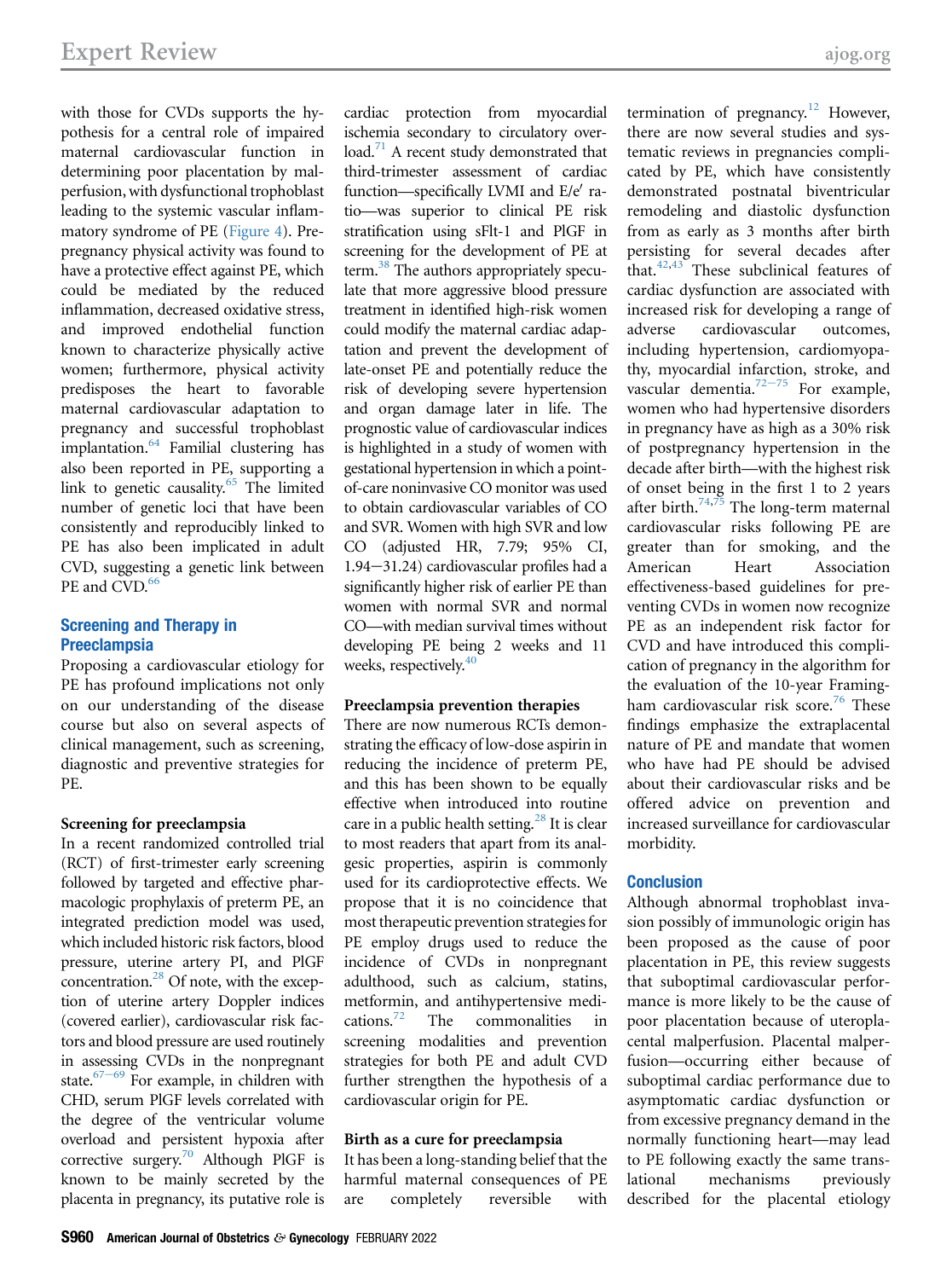hypothesis. For example, primary maternal cardiovascular dysfunction through uteroplacental malperfusion may still induce syncytiotrophoblast damage by ischemia-reperfusion injury with consequent abnormal placentalmaternal signaling and development of the overt systemic inflammatory syndrome of PE. Despite the seriousness of the maternal and fetal consequences of PE, we are still developing effective screening, diagnostic, therapeutic, and improvement strategies for postpartum maternal cardiovascular legacy. These will only become clear with an acceptance and understanding of the cardiovascular etiology of PE.

This continued lack of certainty is particularly concerning when PE is the cause of a considerable annual global toll in maternal death.

#### <span id="page-7-0"></span>REFERENCES

1. [Phipps E, Prasanna D, Brima W, Jim B. Pre](http://refhub.elsevier.com/S0002-9378(20)31198-4/sref1)[eclampsia: updates in pathogenesis, de](http://refhub.elsevier.com/S0002-9378(20)31198-4/sref1)finitions, [and guidelines. Clin J Am Soc Nephrol 2016;11:](http://refhub.elsevier.com/S0002-9378(20)31198-4/sref1) [1102](http://refhub.elsevier.com/S0002-9378(20)31198-4/sref1)–13.

<span id="page-7-1"></span>2. [Redman CW, Sargent IL. Immunology of pre](http://refhub.elsevier.com/S0002-9378(20)31198-4/sref2)[eclampsia. Am J Reprod Immunol 2010;63:](http://refhub.elsevier.com/S0002-9378(20)31198-4/sref2) [534](http://refhub.elsevier.com/S0002-9378(20)31198-4/sref2)–43.

<span id="page-7-2"></span>3. [Ridder A, Giorgione V, Khalil A,](http://refhub.elsevier.com/S0002-9378(20)31198-4/sref3) [Thilaganathan B. Preeclampsia: the relationship](http://refhub.elsevier.com/S0002-9378(20)31198-4/sref3) [between uterine artery blood](http://refhub.elsevier.com/S0002-9378(20)31198-4/sref3) flow and tropho[blast function. Int J Mol Sci 2019;20:3263](http://refhub.elsevier.com/S0002-9378(20)31198-4/sref3).

4. [Redman CW, Staff AC. Preeclampsia, bio](http://refhub.elsevier.com/S0002-9378(20)31198-4/sref4)[markers, syncytiotrophoblast stress, and](http://refhub.elsevier.com/S0002-9378(20)31198-4/sref4) [placental capacity. Am J Obstet Gynecol](http://refhub.elsevier.com/S0002-9378(20)31198-4/sref4) [2015;213\(Suppl4\):S9.e1](http://refhub.elsevier.com/S0002-9378(20)31198-4/sref4)–11.

5. [Saftlas AF, Levine RJ, Klebanoff MA, et al.](http://refhub.elsevier.com/S0002-9378(20)31198-4/sref5) [Abortion, changed paternity, and risk of pre](http://refhub.elsevier.com/S0002-9378(20)31198-4/sref5)[eclampsia in nulliparous women. Am J Epi](http://refhub.elsevier.com/S0002-9378(20)31198-4/sref5)[demiol 2003;157:1108](http://refhub.elsevier.com/S0002-9378(20)31198-4/sref5)–14.

6. [Feeney JG, Scott JS. Pre-eclampsia and](http://refhub.elsevier.com/S0002-9378(20)31198-4/sref6) [changed paternity. Eur J Obstet Gynecol](http://refhub.elsevier.com/S0002-9378(20)31198-4/sref6) [Reprod Biol 1980;11:35](http://refhub.elsevier.com/S0002-9378(20)31198-4/sref6)–8.

<span id="page-7-31"></span>7. [Robillard PY, Hulsey TC, Périanin J, Janky E,](http://refhub.elsevier.com/S0002-9378(20)31198-4/sref7) [Miri EH, Papiernik E. Association of pregnancy](http://refhub.elsevier.com/S0002-9378(20)31198-4/sref7)[induced hypertension with duration of sexual](http://refhub.elsevier.com/S0002-9378(20)31198-4/sref7) [cohabitation before conception. Lancet](http://refhub.elsevier.com/S0002-9378(20)31198-4/sref7) [1994;344:973](http://refhub.elsevier.com/S0002-9378(20)31198-4/sref7)–5.

<span id="page-7-32"></span>8. [Saftlas AF, Rubenstein L, Prater K,](http://refhub.elsevier.com/S0002-9378(20)31198-4/sref8) [Harland KK, Field E, Triche EW. Cumulative](http://refhub.elsevier.com/S0002-9378(20)31198-4/sref8) [exposure to paternal seminal](http://refhub.elsevier.com/S0002-9378(20)31198-4/sref8) fluid prior to [conception and subsequent risk of preeclamp](http://refhub.elsevier.com/S0002-9378(20)31198-4/sref8)sia. J Reprod Immunol 2014:101-102:104-10. 9. [Smith GN, Walker M, Tessier JL, Millar KG.](http://refhub.elsevier.com/S0002-9378(20)31198-4/sref9) [Increased incidence of preeclampsia in women](http://refhub.elsevier.com/S0002-9378(20)31198-4/sref9) [conceiving by intrauterine insemination with](http://refhub.elsevier.com/S0002-9378(20)31198-4/sref9) [donor versus partner sperm for treatment of](http://refhub.elsevier.com/S0002-9378(20)31198-4/sref9) [primary infertility. Am J Obstet Gynecol](http://refhub.elsevier.com/S0002-9378(20)31198-4/sref9) [1997;177:455](http://refhub.elsevier.com/S0002-9378(20)31198-4/sref9)–8.

<span id="page-7-3"></span>10. [Salha O, Sharma V, Dada T, et al. The in](http://refhub.elsevier.com/S0002-9378(20)31198-4/sref10)fl[uence of donated gametes on the incidence of](http://refhub.elsevier.com/S0002-9378(20)31198-4/sref10) [hypertensive disorders of pregnancy. Hum](http://refhub.elsevier.com/S0002-9378(20)31198-4/sref10) [Reprod 1999;14:2268](http://refhub.elsevier.com/S0002-9378(20)31198-4/sref10)–73.

11. [Bdolah Y, Lam C, Rajakumar A, et al. Twin](http://refhub.elsevier.com/S0002-9378(20)31198-4/sref11) [pregnancy and the risk of preeclampsia: bigger](http://refhub.elsevier.com/S0002-9378(20)31198-4/sref11) [placenta or relative ischemia? Am J Obstet](http://refhub.elsevier.com/S0002-9378(20)31198-4/sref11) [Gynecol 2008;198:428.e1](http://refhub.elsevier.com/S0002-9378(20)31198-4/sref11)–6.

<span id="page-7-4"></span>12. [Roberts JM, Bell MJ. If we know so much](http://refhub.elsevier.com/S0002-9378(20)31198-4/sref12) [about preeclampsia, why haven](http://refhub.elsevier.com/S0002-9378(20)31198-4/sref12)'t we cured the [disease? J Reprod Immunol 2013;99:1](http://refhub.elsevier.com/S0002-9378(20)31198-4/sref12)–9.

<span id="page-7-5"></span>13. [Falco ML, Sivanathan J, Laoreti A,](http://refhub.elsevier.com/S0002-9378(20)31198-4/sref13) [Thilaganathan B, Khalil A. Placental histopa](http://refhub.elsevier.com/S0002-9378(20)31198-4/sref13)[thology associated with pre-eclampsia: sys](http://refhub.elsevier.com/S0002-9378(20)31198-4/sref13)[tematic review and meta-analysis. Ultrasound](http://refhub.elsevier.com/S0002-9378(20)31198-4/sref13) [Obstet Gynecol 2017;50:295](http://refhub.elsevier.com/S0002-9378(20)31198-4/sref13)–301.

<span id="page-7-6"></span>14. [Sebire NJ. Placental histology](http://refhub.elsevier.com/S0002-9378(20)31198-4/sref14) findings in [relation to pre-eclampsia: implications for inter](http://refhub.elsevier.com/S0002-9378(20)31198-4/sref14)[pretation of retrospective studies. Ultrasound](http://refhub.elsevier.com/S0002-9378(20)31198-4/sref14) [Obstet Gynecol 2017;50:291](http://refhub.elsevier.com/S0002-9378(20)31198-4/sref14)–2.

<span id="page-7-7"></span>15. [Schlichting LE, Insaf TZ, Zaidi AN, Lui GK,](http://refhub.elsevier.com/S0002-9378(20)31198-4/sref15) [Van Zutphen AR. Maternal comorbidities and](http://refhub.elsevier.com/S0002-9378(20)31198-4/sref15) [complications of delivery in pregnant women](http://refhub.elsevier.com/S0002-9378(20)31198-4/sref15) [with congenital heart disease. J Am Coll Cardiol](http://refhub.elsevier.com/S0002-9378(20)31198-4/sref15) [2019;73:2181](http://refhub.elsevier.com/S0002-9378(20)31198-4/sref15)–91.

<span id="page-7-9"></span>16. [Drenthen W, Boersma E, Balci A, et al.](http://refhub.elsevier.com/S0002-9378(20)31198-4/sref16) [Predictors of pregnancy complications in](http://refhub.elsevier.com/S0002-9378(20)31198-4/sref16) [women with congenital heart disease. Eur Heart](http://refhub.elsevier.com/S0002-9378(20)31198-4/sref16) [J 2010;31:2124](http://refhub.elsevier.com/S0002-9378(20)31198-4/sref16)–32.

17. [Khairy P, Dore A, Talajic M, et al. Arrhyth](http://refhub.elsevier.com/S0002-9378(20)31198-4/sref17)[mias in adult congenital heart disease. Expert](http://refhub.elsevier.com/S0002-9378(20)31198-4/sref17) [Rev Cardiovasc Ther 2006;4:83](http://refhub.elsevier.com/S0002-9378(20)31198-4/sref17)–95.

<span id="page-7-8"></span>18. [Hayward RM, Foster E, Tseng ZH. Maternal](http://refhub.elsevier.com/S0002-9378(20)31198-4/sref18) [and fetal outcomes of admission for delivery in](http://refhub.elsevier.com/S0002-9378(20)31198-4/sref18) [women with congenital heart disease. JAMA](http://refhub.elsevier.com/S0002-9378(20)31198-4/sref18) [Cardiol 2017;2:664](http://refhub.elsevier.com/S0002-9378(20)31198-4/sref18)–71.

<span id="page-7-10"></span>19. [Yap SC, Drenthen W, Meijboom FJ, et al.](http://refhub.elsevier.com/S0002-9378(20)31198-4/sref19) [Comparison of pregnancy outcomes in women](http://refhub.elsevier.com/S0002-9378(20)31198-4/sref19) [with repaired versus unrepaired atrial septal](http://refhub.elsevier.com/S0002-9378(20)31198-4/sref19) [defect. BJOG 2009;116:1593](http://refhub.elsevier.com/S0002-9378(20)31198-4/sref19)–601.

<span id="page-7-11"></span>20. [Bredy C, Mongeon FP, Leduc L, Dore A,](http://refhub.elsevier.com/S0002-9378(20)31198-4/sref20) [Khairy P. Pregnancy in adults with repaired/](http://refhub.elsevier.com/S0002-9378(20)31198-4/sref20) [unrepaired atrial septal defect. J Thorac Dis](http://refhub.elsevier.com/S0002-9378(20)31198-4/sref20) [2018;10\(Suppl24\):S2945](http://refhub.elsevier.com/S0002-9378(20)31198-4/sref20)–52.

<span id="page-7-12"></span>21. [Actis Dato GM, Rinaudo P, Revelli A, et al.](http://refhub.elsevier.com/S0002-9378(20)31198-4/sref21) [Atrial septal defect and pregnancy: a retro](http://refhub.elsevier.com/S0002-9378(20)31198-4/sref21)[spective analysis of obstetrical outcome before](http://refhub.elsevier.com/S0002-9378(20)31198-4/sref21) [and after surgical correction. Minerva Car](http://refhub.elsevier.com/S0002-9378(20)31198-4/sref21)[dioangiol 1998;46:63](http://refhub.elsevier.com/S0002-9378(20)31198-4/sref21)–8.

<span id="page-7-13"></span>22. Drenthen W. Pieper PG. Roos-[Hesselink JW, et al. Outcome of pregnancy in](http://refhub.elsevier.com/S0002-9378(20)31198-4/sref22) [women with congenital heart disease: a litera](http://refhub.elsevier.com/S0002-9378(20)31198-4/sref22)[ture review. J Am Coll Cardiol 2007;49:](http://refhub.elsevier.com/S0002-9378(20)31198-4/sref22) [2303](http://refhub.elsevier.com/S0002-9378(20)31198-4/sref22)–11.

<span id="page-7-14"></span>23. [Wald RM, Silversides CK, Kingdom J, et al.](http://refhub.elsevier.com/S0002-9378(20)31198-4/sref23) [Maternal cardiac output and fetal Doppler pre](http://refhub.elsevier.com/S0002-9378(20)31198-4/sref23)[dict adverse neonatal outcomes in pregnant](http://refhub.elsevier.com/S0002-9378(20)31198-4/sref23) [women with heart disease. J Am Heart Assoc](http://refhub.elsevier.com/S0002-9378(20)31198-4/sref23) [2015;4:e002414.](http://refhub.elsevier.com/S0002-9378(20)31198-4/sref23)

<span id="page-7-15"></span>24. [Pieper PG, Balci A, Aarnoudse JG, et al.](http://refhub.elsevier.com/S0002-9378(20)31198-4/sref24) Uteroplacental blood fl[ow, cardiac function,](http://refhub.elsevier.com/S0002-9378(20)31198-4/sref24) [and pregnancy outcome in women with](http://refhub.elsevier.com/S0002-9378(20)31198-4/sref24) [congenital heart disease. Circulation](http://refhub.elsevier.com/S0002-9378(20)31198-4/sref24) [2013;128:2478](http://refhub.elsevier.com/S0002-9378(20)31198-4/sref24)–87.

<span id="page-7-16"></span>25. [Foo FL, Mahendru AA, Masini G, et al. As](http://refhub.elsevier.com/S0002-9378(20)31198-4/sref25)[sociation Between prepregnancy cardiovascu](http://refhub.elsevier.com/S0002-9378(20)31198-4/sref25)[lar function and subsequent preeclampsia or](http://refhub.elsevier.com/S0002-9378(20)31198-4/sref25)

[fetal growth restriction. Hypertension 2018;72:](http://refhub.elsevier.com/S0002-9378(20)31198-4/sref25) [442](http://refhub.elsevier.com/S0002-9378(20)31198-4/sref25)–50.

<span id="page-7-17"></span>26. [Kampman MA, Bilardo CM, Mulder BJ, et al.](http://refhub.elsevier.com/S0002-9378(20)31198-4/sref26) [Maternal cardiac function, uteroplacental](http://refhub.elsevier.com/S0002-9378(20)31198-4/sref26) Doppler fl[ow parameters and pregnancy](http://refhub.elsevier.com/S0002-9378(20)31198-4/sref26) [outcome: a systematic review. Ultrasound](http://refhub.elsevier.com/S0002-9378(20)31198-4/sref26) [Obstet Gynecol 2015;46:21](http://refhub.elsevier.com/S0002-9378(20)31198-4/sref26)–8.

<span id="page-7-18"></span>27. [Thilaganathan B. Maternal cardiac](http://refhub.elsevier.com/S0002-9378(20)31198-4/sref27) [dysfunction precedes development of pre](http://refhub.elsevier.com/S0002-9378(20)31198-4/sref27)[eclampsia. Hypertension 2020;76:321](http://refhub.elsevier.com/S0002-9378(20)31198-4/sref27)–2.

<span id="page-7-19"></span>28. [Guy GP, Leslie K, Diaz Gomez D, et al.](http://refhub.elsevier.com/S0002-9378(20)31198-4/sref28) [Implementation of routine](http://refhub.elsevier.com/S0002-9378(20)31198-4/sref28) first trimester com[bined screening for pre-eclampsia: a clinical](http://refhub.elsevier.com/S0002-9378(20)31198-4/sref28) [effectiveness study. BJOG 2020 \[Epub ahead of](http://refhub.elsevier.com/S0002-9378(20)31198-4/sref28) [print\]](http://refhub.elsevier.com/S0002-9378(20)31198-4/sref28).

<span id="page-7-20"></span>29. [Leslie K, Thilaganathan B. A perfusion](http://refhub.elsevier.com/S0002-9378(20)31198-4/sref29) [confusion? Placenta 2012;33:230. author reply](http://refhub.elsevier.com/S0002-9378(20)31198-4/sref29) [231.](http://refhub.elsevier.com/S0002-9378(20)31198-4/sref29)

<span id="page-7-21"></span>30. [Khandelwal M, Rasanen J, Ludormirski A,](http://refhub.elsevier.com/S0002-9378(20)31198-4/sref30) [Addonizio P, Reece EA. Evaluation of fetal and](http://refhub.elsevier.com/S0002-9378(20)31198-4/sref30) [uterine hemodynamics during maternal cardio](http://refhub.elsevier.com/S0002-9378(20)31198-4/sref30)[pulmonary bypass. Obstet Gynecol 1996;88:](http://refhub.elsevier.com/S0002-9378(20)31198-4/sref30) [667](http://refhub.elsevier.com/S0002-9378(20)31198-4/sref30)–71.

<span id="page-7-22"></span>31. [Collins SL, Grant D, Black RS, Vellayan M,](http://refhub.elsevier.com/S0002-9378(20)31198-4/sref31) [Impey L. Abdominal pregnancy: a perfusion](http://refhub.elsevier.com/S0002-9378(20)31198-4/sref31) [confusion? Placenta 2011;32:793](http://refhub.elsevier.com/S0002-9378(20)31198-4/sref31)–5.

<span id="page-7-23"></span>32. [Perry H, Lehmann H, Mantovani E,](http://refhub.elsevier.com/S0002-9378(20)31198-4/sref32) [Thilaganathan B, Khalil A. Correlation between](http://refhub.elsevier.com/S0002-9378(20)31198-4/sref32) [central and uterine hemodynamics in hyperten](http://refhub.elsevier.com/S0002-9378(20)31198-4/sref32)[sive disorders of pregnancy. Ultrasound Obstet](http://refhub.elsevier.com/S0002-9378(20)31198-4/sref32) [Gynecol 2019;54:58](http://refhub.elsevier.com/S0002-9378(20)31198-4/sref32)–63.

<span id="page-7-24"></span>33. [Binder J, Monaghan C, Thilaganathan B,](http://refhub.elsevier.com/S0002-9378(20)31198-4/sref33) [Carta S, Khalil A. De-novo abnormal uteropla](http://refhub.elsevier.com/S0002-9378(20)31198-4/sref33)[cental circulation in third trimester: pregnancy](http://refhub.elsevier.com/S0002-9378(20)31198-4/sref33) [outcome and pathological implications. Ultra](http://refhub.elsevier.com/S0002-9378(20)31198-4/sref33)[sound Obstet Gynecol 2018;52:60](http://refhub.elsevier.com/S0002-9378(20)31198-4/sref33)–5.

<span id="page-7-25"></span>34. [Khalil A, Garcia-Mandujano R, Maiz N,](http://refhub.elsevier.com/S0002-9378(20)31198-4/sref34) [Elkhouli M, Nicolaides KH. Longitudinal changes](http://refhub.elsevier.com/S0002-9378(20)31198-4/sref34) [in maternal hemodynamics in a population at risk](http://refhub.elsevier.com/S0002-9378(20)31198-4/sref34) [for pre-eclampsia. Ultrasound Obstet Gynecol](http://refhub.elsevier.com/S0002-9378(20)31198-4/sref34) [2014;44:197](http://refhub.elsevier.com/S0002-9378(20)31198-4/sref34)–204.

<span id="page-7-26"></span>35. [Kalafat E, Laoreti A, Khalil A, Da Silva](http://refhub.elsevier.com/S0002-9378(20)31198-4/sref35) [Costa F, Thilaganathan B. Ophthalmic artery](http://refhub.elsevier.com/S0002-9378(20)31198-4/sref35) [Doppler for prediction of pre-eclampsia: sys](http://refhub.elsevier.com/S0002-9378(20)31198-4/sref35)[tematic review and meta-analysis. Ultrasound](http://refhub.elsevier.com/S0002-9378(20)31198-4/sref35) [Obstet Gynecol 2018;51:731](http://refhub.elsevier.com/S0002-9378(20)31198-4/sref35)–7.

<span id="page-7-27"></span>36. [Melchiorre K, Sutherland G, Sharma R,](http://refhub.elsevier.com/S0002-9378(20)31198-4/sref36) [Nanni M, Thilaganathan B. Mid-gestational](http://refhub.elsevier.com/S0002-9378(20)31198-4/sref36) [maternal cardiovascular pro](http://refhub.elsevier.com/S0002-9378(20)31198-4/sref36)file in preterm and [term pre-eclampsia: a prospective study. BJOG](http://refhub.elsevier.com/S0002-9378(20)31198-4/sref36) [2013;120:496](http://refhub.elsevier.com/S0002-9378(20)31198-4/sref36)–504.

<span id="page-7-28"></span>37. [Vasapollo B, Novelli GP, Valensise H. Total](http://refhub.elsevier.com/S0002-9378(20)31198-4/sref37) [vascular resistance and left ventricular](http://refhub.elsevier.com/S0002-9378(20)31198-4/sref37) [morphology as screening tools for complica](http://refhub.elsevier.com/S0002-9378(20)31198-4/sref37)[tions in pregnancy. Hypertension 2008;51:](http://refhub.elsevier.com/S0002-9378(20)31198-4/sref37) [1020](http://refhub.elsevier.com/S0002-9378(20)31198-4/sref37)–6.

<span id="page-7-29"></span>38. [Garcia-Gonzalez C, Georgiopoulos G,](http://refhub.elsevier.com/S0002-9378(20)31198-4/sref38) [Azim SA, et al. Maternal cardiac assessment at](http://refhub.elsevier.com/S0002-9378(20)31198-4/sref38) [35 to 37 weeks improves prediction of devel](http://refhub.elsevier.com/S0002-9378(20)31198-4/sref38)[opment of preeclampsia. Hypertension](http://refhub.elsevier.com/S0002-9378(20)31198-4/sref38) [2020;76:514](http://refhub.elsevier.com/S0002-9378(20)31198-4/sref38)–22.

<span id="page-7-30"></span>39. [Castleman JS, Ganapathy R, Taki F,](http://refhub.elsevier.com/S0002-9378(20)31198-4/sref39) [Lip GY, Steeds RP, Kotecha D. Echocar](http://refhub.elsevier.com/S0002-9378(20)31198-4/sref39)[diographic structure and function in hyper](http://refhub.elsevier.com/S0002-9378(20)31198-4/sref39)[tensive disorders of pregnancy: a systematic](http://refhub.elsevier.com/S0002-9378(20)31198-4/sref39) [review. Circ Cardiovasc Imaging 2016;9:](http://refhub.elsevier.com/S0002-9378(20)31198-4/sref39) [e004888.](http://refhub.elsevier.com/S0002-9378(20)31198-4/sref39)